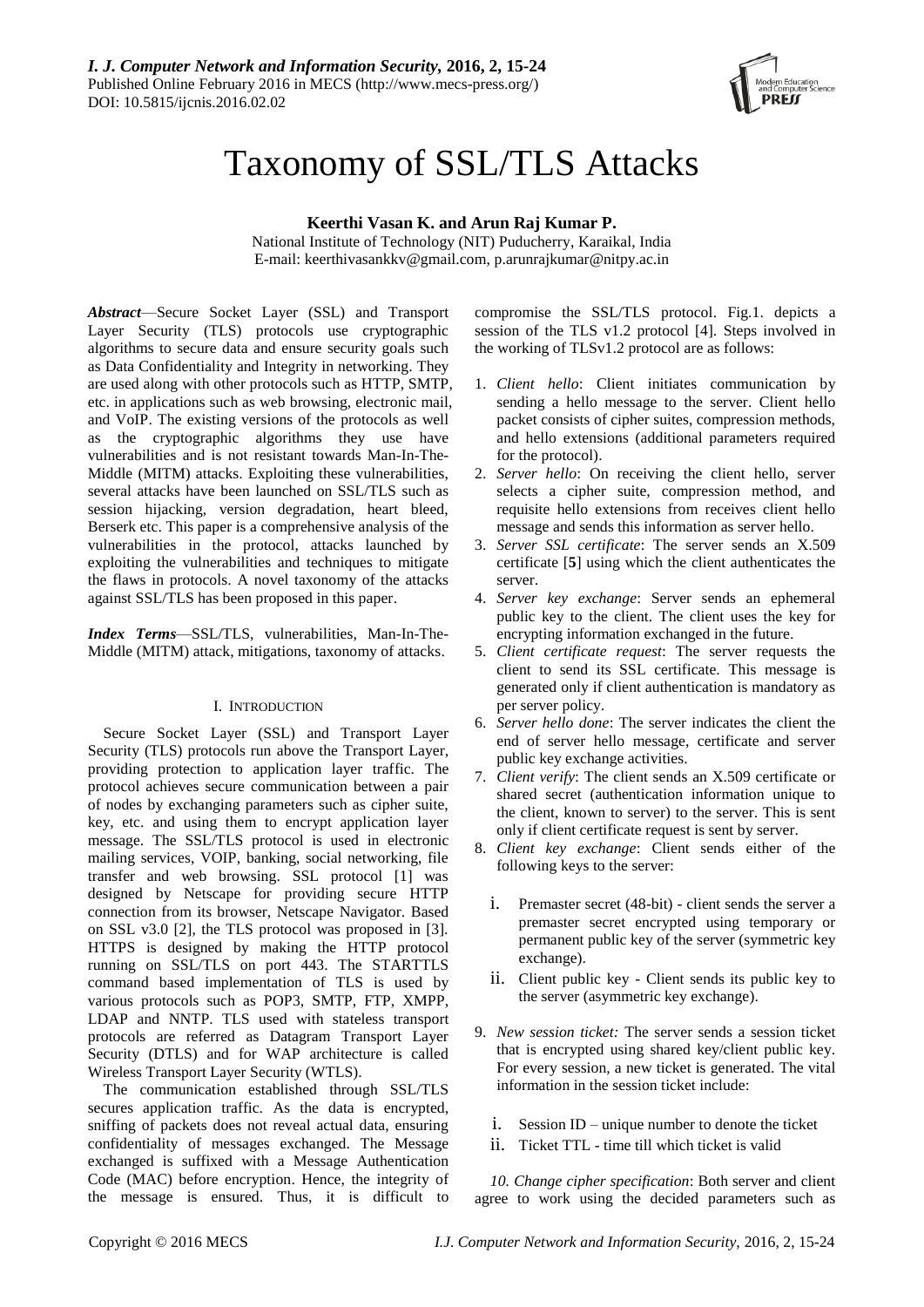cipher suites, compression method, encryption key and session ticket. This is indicated by exchanging the CCS message. This is followed by exchange of application data.

Although SSL/TLS protocols secure the data, vulnerabilities in the protocol make it weaker. The SSL/TLS protocol is vulnerable to Man-In-The-Middle (MITM) attack. Several vulnerabilities in the protocols are exploited when the protocol is used in a channel compromised by MITM. The contributions of the paper are as follows: Section 2 discusses the vulnerabilities in the protocol. Section 3 is a taxonomy of attacks against the protocol till date and section 4 discusses on the mitigations available against some attacks. Eventually, the paper concludes in Section 5.



Fig.1. Working of TLS v1.2 Protocol

#### II. VULNERABILITIES IN SSL/TLS PROTOCOL

SSL/TLS exchange application data between two communicating nodes in a secure manner. They make use of cryptographic algorithms such as Data Encryption Standards (DES), Advanced Encryption Standards (AES), Message Digest (MD), Secure Hash Algorithm (SHA), etc. As seen in Fig.1, the session of TLS protocol consists of two phases namely, negotiation phase and agreement phase. In the negotiation phase, all information exchanged for establishing a secure channel by SSL/TLS is not protected and can be sniffed by a MITM attack. Using information sniffed from various messages exchanged, an attacker can cryptanalyze the application data exchanged later, in the agreement phase of the same session to steal the data. Moreover, legacy encryption algorithms such as DES, MD4, etc. have become weaker due to their vulnerabilities. Using these weak algorithms in the cipher suites of the protocol makes the protocol vulnerable, leading to failure of the data confidentiality and integrity. Due to insecure negotiation phase, improper implementation of the protocol steps such as CCS exchange and usage of legacy cryptographic algorithms, the SSL/TLS protocol is vulnerable [8]. The vulnerabilities in SSL/TLS are as follows:

## *A. Client and Server Hello*

- *Version Rollback Policy:* Version number in hello messages indicate the latest protocol version supported by the sender. If latest version support of both the nodes differ, the least recent version common in both nodes is selected. So one of the nodes has to rollback its version. Older the negotiated version, weaker the protocol. Hence this policy becomes vulnerability.
- *Cipher Suite/ Legacy Cipher Suites:* Lower versions of protocols have fewer cipher suites which consists of legacy cryptographic algorithms. These algorithms will have become vulnerable over time and using them makes the protocols weaker.
- *Session ID/ Renegotiation Policy:* Session ID is exchanged between client and server when parameters of the session the ID refers to are going to be reused in the current session. This is called Renegotiation Policy. If the session referred by the session ID was compromised, it is likely that current session can also be compromised. Also, even if the previous session was not compromised, using the same parameters in current session will make more data available for cryptanalysis leading to compromising of both sessions.
- *Compression Policy:* Lossless compression algorithms affix redundant substrings to application traffic. If the initial length of data before compression is small, after compression it may be larger than actual length. Moreover, the redundancy can be used by attacker for cryptanalysis which will reveal substring of the text eventually may lead to decoding the whole message.

## *B. Certificate Exchange*

- *Unknown CA:* During certificate exchange, if receiver does not recognize the Certifying Authority (CA), the handshake must be rejected as the CA maybe illegitimate.
- *Self-signed certificate:* Self-signed certificate does not provide authentication and must rejected by receiver as the sender may be a fake or malicious user.

If the receiver overrides either of the policies mentioned above, the connection can be compromised by an attacker who exploits this vulnerability.

## *C. Change Cipher Specification*

Change Cipher Specification (CCS) message exchanged during the agreement phase mutually acknowledges the client and server decision on using the parameters exchanged during negotiation phase. If there is any error in parameter exchange during negotiation, either or both nodes select the default parameters, 0x0000 cipher suite which literally does no encryption on the data or rejection of handshake between the peers.

CCS message exchanged in-between a negotiation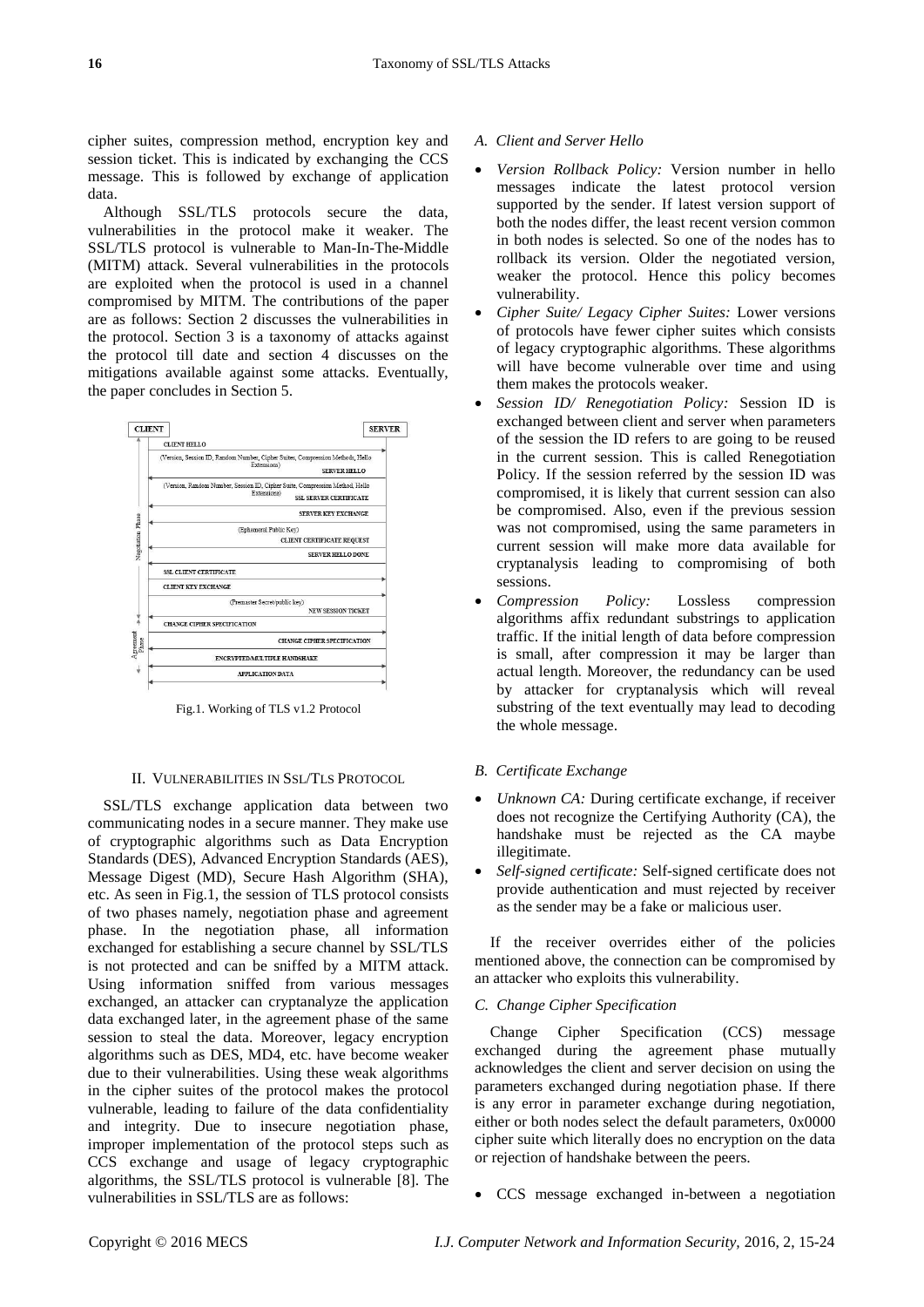phase will lead to either no encryption or connection termination. The possibility of introducing an inappropriate CCS is vulnerability.

 CCS message when never exchanged before timeout will lead to rejection of negotiations made earlier. The possibility of blocking a legitimate CCS message is vulnerability.

## *D. Explicit Alert Message/ Server as Oracle*

Alert messages are generated to indicate warning or error during communication. Whenever an error occurs, alert message is generated and all alerts are designated with alert IDs. The some alert messages explicitly mention the nature of the error. A malicious user can use this ID and error description as data about sent message and hence abuse the node as an oracle. Regressively querying the oracle, the malicious user understands the working of it and it can be attacked by the abusive user.

#### *E. Multiple Open Ports at server*

Server implementations may allow an application server to run in more than one port, where a few use SSL/TLS while a few do not use SSL/TLS. In such a scenario, if a request to the application server port supporting SSL/TLS is redirected to a port not using SSL/TLS, the connection will not be secure. A malicious user can redirect his target traffic to an unsecure port during any request. This becomes vulnerability.

For instance, when *OpenSSL* is configured for *Apache2* server, by default, the open ports in the configuration file *ports.conf* are 80 and 443. Hence, a MITM can redirect any request from the client(s) to port 80 and make the communication insecure.

## *F. STARTTLS implementation policy*

Several application layer protocols use STARTTLS implementation for SSL/TLS. This implementation requires a node to explicitly send a STARTTLS request to initiate the negotiation phase. If the STARTTLS is overridden by an attacker, SSL/TLS will not be used and hence the communication becomes insecure.

| Vulnerability                 | <b>Attack</b>                                                          |
|-------------------------------|------------------------------------------------------------------------|
| Version Rollback policy       | Version Rollback attack                                                |
| Legacy Cipher suites          | Beast, RC4, Poodle                                                     |
| <b>Renegotiation Policy</b>   | Renegotiation attack, Triple<br>Handshake attack                       |
| <b>Compression Policy</b>     | Crime, Breach                                                          |
| <b>CCS</b> Message            | CCS manipulation                                                       |
| <b>Explicit Alert Message</b> | Padding Oracle, Poodle,<br>Bleichenbacher attack,<br>Berserk, Lucky 13 |
| Multiple Open Ports           | <b>SSL</b> Stripping                                                   |
| <b>StartTLS Policy</b>        | StartTLS manipulation                                                  |
| TCP fin override              | Truncation attack, Triple<br>Handshake attack                          |
| Time Delay in response        | Time, Lucky 13                                                         |
| <b>Heartbeat Policy</b>       | <b>Heart Bleed</b>                                                     |
| Shared certificate policy     | Virtual Host Confusion                                                 |

Table 1. SSL/TLS Attacks and Vulnerability

#### *G. TCP Fin message override*

After a transport layer session ends, TCP exchanges messages with *Fin flag* set. This is sent if the SSL/TLS stops negotiating as no more application layer data needs to be exchanged. If a *Fin flag* set message is exchanged and is dropped by the MITM attacker, the transport layer session will remain open. This vulnerability can be exploited either to damage the user resources in the server or launch a broker a new negotiation that might occur in the near future.

#### *H. Time delay in response from server*

There exists a delay in response from the server depending on the type of message and correctness of message. Using this delay as a significant parameter, a malicious user can use the server as an oracle to study the semantics of message and use it for cryptanalysis. If this time delay is significant parameter to classify valid and invalid requests, the attacker might be able to decrypt message without server secret key over a period of time.

#### *I. Heartbeat policy*

The heartbeat policy makes use of a special kind of message called heartbeat, which checks a machine is alive or not. Each node has a heartbeat message string which is known to other nodes. When the heartbeat request is sent, sender anticipates the heartbeat string of the receiver in the response message. Length of anticipated string is attached to the request. A malicious user can generate a request with larger length value such that the information in the buffer are leaked by the receiver. This vulnerability causes the Heart Bleed vulnerability [6, 7].

## *J. Shared Certificate Policy*

If a service is hosted at a single IP address across different domains, each service is considered as a virtual host. Consider that a common X.509 certificate is shared by the entire server hosted in same IP address. If one of the virtual hosts is compromised by the attacker, using Cross Site Scripting (XSS) all requests can be redirected to the compromised virtual host. Hence all the services become vulnerable.

Based on the vulnerabilities, a malicious user can launch various attacks on the SSL/TLS protocol and the data secured by it. Table 1 relates vulnerabilities and the attacks possible due to them.

#### III. TAXONOMY OF SSL/TLS ATTACKS

SSL/TLS protocol is vulnerable to Man-In-The-Middle (MITM) attack, where the attacker can sniff the data from the communication channel. By exploiting the vulnerabilities in the protocol design, policies used and cryptographic algorithms in the cipher suites, several attacks can be launched on the protocol. In order to launch any of these attacks, sniffing of packets is required which is achieved by MITM attack. From Table 1, one can relate how vulnerability can be exploited to launch an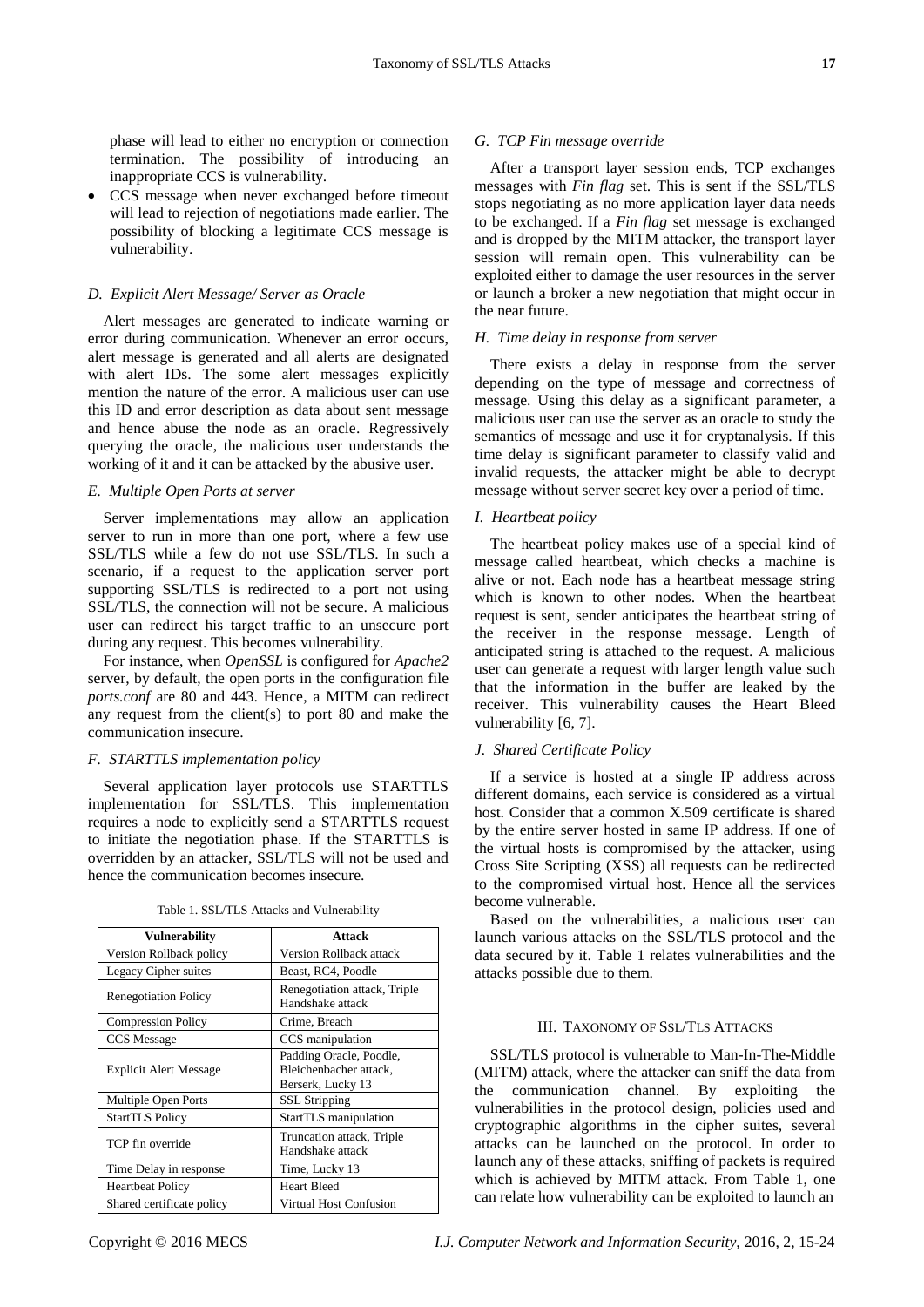attack.

Fig.2. depicts the proposed novel taxonomy of attacks in SSL/TLS protocol. The attacks [8, 9] against the protocol are initially classified depending on where the attack is launched, namely (1) Client end, (2) Server end, and (3) During Transit. The attack at client end is classified depending on which layer attack happens, namely (1) Application layer, (2) Presentation layer, where SSL/TLS functions; and (3) Transport layer. Presentation layer is rather depicted as (1) Negotiation phase, and (2) Agreement phase of SSL/TLS protocol. The attack at server end is classified as (1) Side Channel attack, timing based attacks; (2) Manipulation attack, server is abused as an oracle; and (3) Certificate manipulation, where X.509 of a compromised server is used to compromise other servers. The attack during transit is classified as (1) Cipher based, and (2) Compression based. The attacks against SSL/TLS are as follows:

## *A. SSL stripping*

SSL stripping refers to removing away the SSL/TLS data from a request message. It exploits the vulnerability of multiple open ports for same application server. MITM attacker redirects all requests to the application server through unsecure ports. Therefore, the data exchanged are unencrypted and hence unsecure. SSL stripping is also achieved by a penetration testing tool [10, 11] called the SSL strip. This tool removes the SSL/TLS based request messages from a client request and sends it to the server.



Fig.2. Taxonomy of SSL/TLS Attacks

The server assumes that the client does not support SSL/TLS and hence the established an insecure connection.

## *B. STARTTLS Manipulation*

Several application layer protocols including POP3, SMTP, FTP, XMPP, LDAP, and NNTP use STARTTLS command for initiating SSL/TLS. STARTTLS [12] has a higher priority over other application layer commands. MITM attacker overrides STARTTLS policy of the application layer protocols by doing either of the following:

- 1. Attacker reads the buffer of the node and removes the command statement or modifying the code to skip execution of the STARTTLS command.
- 2. The attacker modified the command with weaker parameters which when used to encrypt data can be easily cryptanalyzed by him/her. Although the connection uses SSL/TLS, the communication does not happen secure manner.

The policy of explicitly stating the initiation of the protocol makes the implementation insecure.

## *C. Version rollback*

The backward compatibility of the protocol is exploited to launch version rollback attack. The MITM attacker achieves version rollback by blocking the legitimate hello request from the client and sends a forged hello request with lower version to the server. Server assumes that the received version is the latest version supported by the client browser. Therefore the server does either of the following:

- 1. If server policy allows the received version, connection is established using a weaker set of parameters which can be easily cryptanalyzed.
- 2. If the version is unsupported, server hello selects the default suite, 0x0000 cipher suite and hence no encryption is applied to the data.

#### *D. Renegotiation attack*

Renegotiation policy [13, 20] in SSL/TLS is the idea of reusing all the parameters used in a previous session. This is done to reduce the traffic generated during negotiation. This requires mentioning the session ID of the session whose parameter are going to be reused in client hello. This policy has the following issues:

- 1. If the session whose parameters are reused was compromised by the attacker, then the current session can also be compromised.
- 2. Even if the old session was not compromised by the attacker, both old session and current session information can be used by attacker for cryptanalysis. If the encryption is broken data exchanged in both sessions are revealed.
- 3. Attacker steals the cookies from client browser and when the client is not active, he can masquerade as the client and connect to the server. Renegotiation allows the attacker to establish a secure connection with the server without authentication done on his machine.

Thus renegotiation policy although reduces complexity of the protocol, fails in providing security.

## *E. Triple handshake attack*

The triple handshake attack [14] is based on the renegotiation vulnerability and TCP fin override. MITM attacker establishes a SSL/TLS connection with the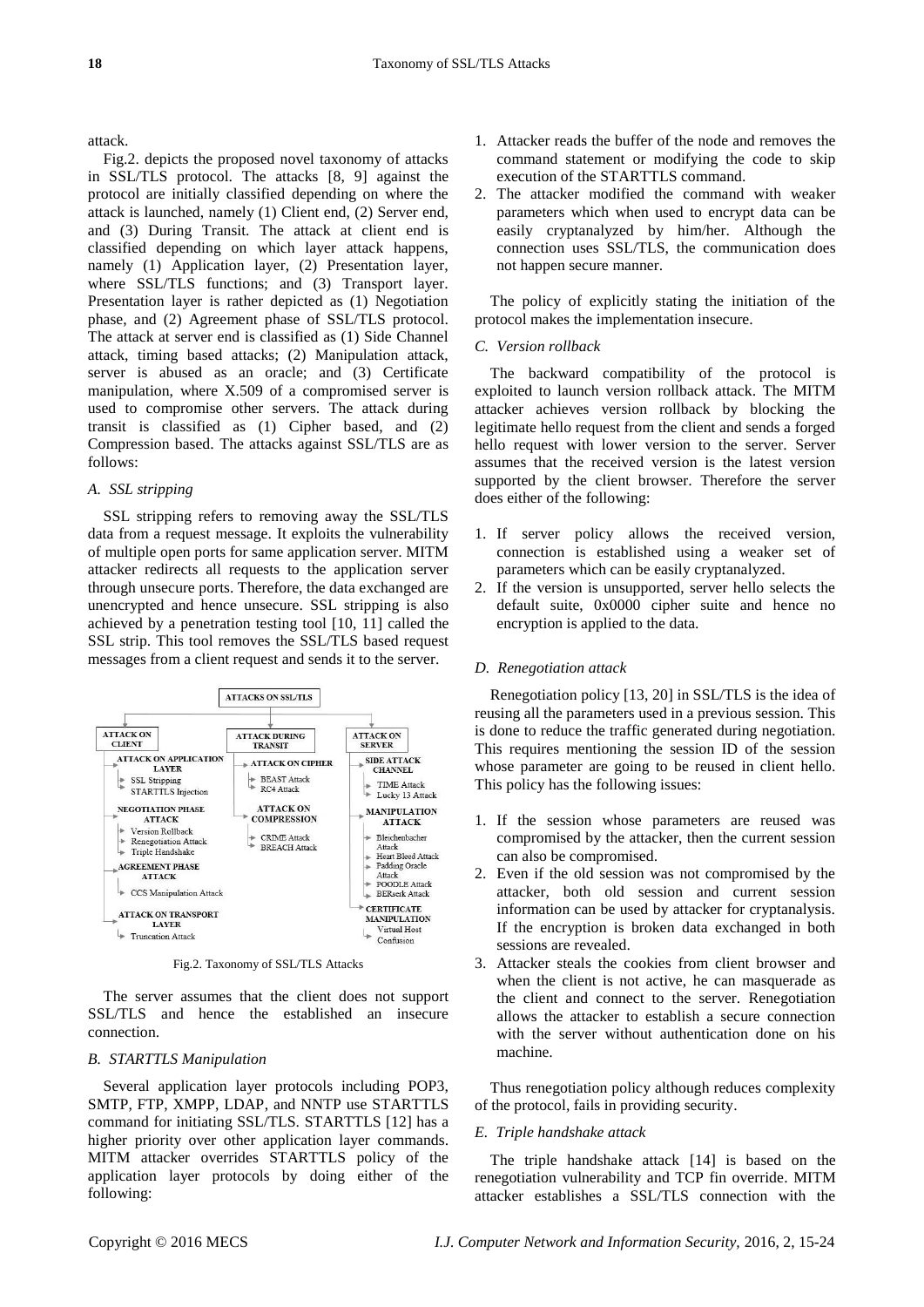server using the stolen client cookies impersonating as client. This is achieved by launching a truncation attack. Next, when a request is generated by the actual client, the attacker portrays himself as the server and services the request from the client. Here, the attacker can act as middle man and relays the received message to the destined node. Every message is read by the attacker and confidentiality is lost. Although the overhead of message decryption and encryption during relaying exists, it is effective than cryptanalysis technique.

#### *F. CCS manipulation attack*

The negotiation becomes effective only after CCS message is exchanged. Improper usage of CCS message leads to error in the working of the protocol. The MITM attacker can manipulate the CCS message as described below:

- 1. At the start of a new session, an injected CCS message causes the nodes to select 0x0000 cipher suite.
- 2. During negotiation phase, injected CCS message confuses the receiver and causes failure of the negotiation.
- 3. If the CCS is dropped during agreement phase, the session remains passive until timeout after which the negotiation is rejected.

By doing any of the above mentioned, CCS manipulation attack is launched causing the failure of SSL/TLS protocol.

#### *G. Truncation attack*

Dropping TCP packets with flag Fin flag set keeps the transport layer session open in an inactive state. This vulnerability is used to launch truncation attack. If the Fin set packet is not delivered, destined receiver of the message (server) assumes the session is open. But to the sender (client), transmission in the session has ended from its end and awaits the server to send a Fin set message. Attacker can cause TCP Fin override and take control of the session. He can do the following:

- 1. Bring about undesirable change in the client information held by the server.
- 2. Launch a Triple Handshake Attack.

## *H. TIME attack*

SSL/TLS messages consist of both negotiation messages and encrypted application data. The time taken to process one type of message differs from other [15, 16]. Similarly, time taken for processing and accepting a legitimate message differs from processing and sending an alert message for an error prone message. Using the difference in the response time of various messages, a malicious user tries to gain information about the nature of processing made by the server. Using this vulnerability, the attacker abuses the server as an oracle to identify master secret common to server and client. By a long trial

and error method, MITM obtains the master secret. The contributing factors of Timing Information Made Easy (TIME) attack are:

- 1. Content type of message: Application data, Negotiation message or Alert message.
- 2. Correctness of message: message with error and message without errors.

## *I. Lucky 13 attack*

Lucky 13 attack [17] is based on explicit alert message and time delay in response vulnerabilities. The server uses Message Encode-then-Encrypt (MEE) policy to achieve a constant response time for both correct and incorrect encryptions. But error in message padding will cause more delay than checking for encryption errors. This delay is used as vulnerability. Server is abused as an oracle to study about message padding and thereby decrypt the message using cryptanalysis.

## *J. Bleichenbacher attack*

Bleichenbacher attack is a chosen ciphertext attack based on server as an oracle vulnerability. The attacker uses server as an oracle to decrypt the ciphertext. A large set of forged messages designed from the regular traffic and is used to study the encryption used by the server. Bleichenbacher attacks [18, 19] has several variants over time namely, PKCS v1.0, PKCS v1.5 and BERserk attack.

*PKCS v1.0:* A RSA key with a 3072 bit modulus and public exponent 3 is used to demonstrate the attack. The attack is composed of the following three stages:

- 1. *Blinding:* A preimage attack on ciphertext to map any fragment to its plaintext equivalent
- 2. *Conforming:* Assuming an arbitrary preimage map, associating several chunks with their plaintext equivalent
- 3. *Integrating:* Structuring a pattern using which any ciphertext associated with server is decrypted

From the patterns collected, all the data exchanged using the same parameters, which is in the same session, can be decrypted by the attacker.

#### *K. Bleichenbacher certificate forgery*

An advancement of bleichenbacher attack is to negotiate using a compromised public key. Attacker forges a X.509 certificate and sends it to client. The client uses public key in the forged certificate to establish a secure SSL/TLS connection [26].

*PKCS v1.5:* Key pair with public exponent 3 and key size of 1024/2048 bits is used in browser implementations. Also, several implementations fails to check the presence of any data after the  $FF_{16}$  octet, which is used as a delimiter. Based on this, the attacker generates a fake X.509 certificate. The following algorithm is used to forge a certificate,

i. Modify necessary fields like serial number,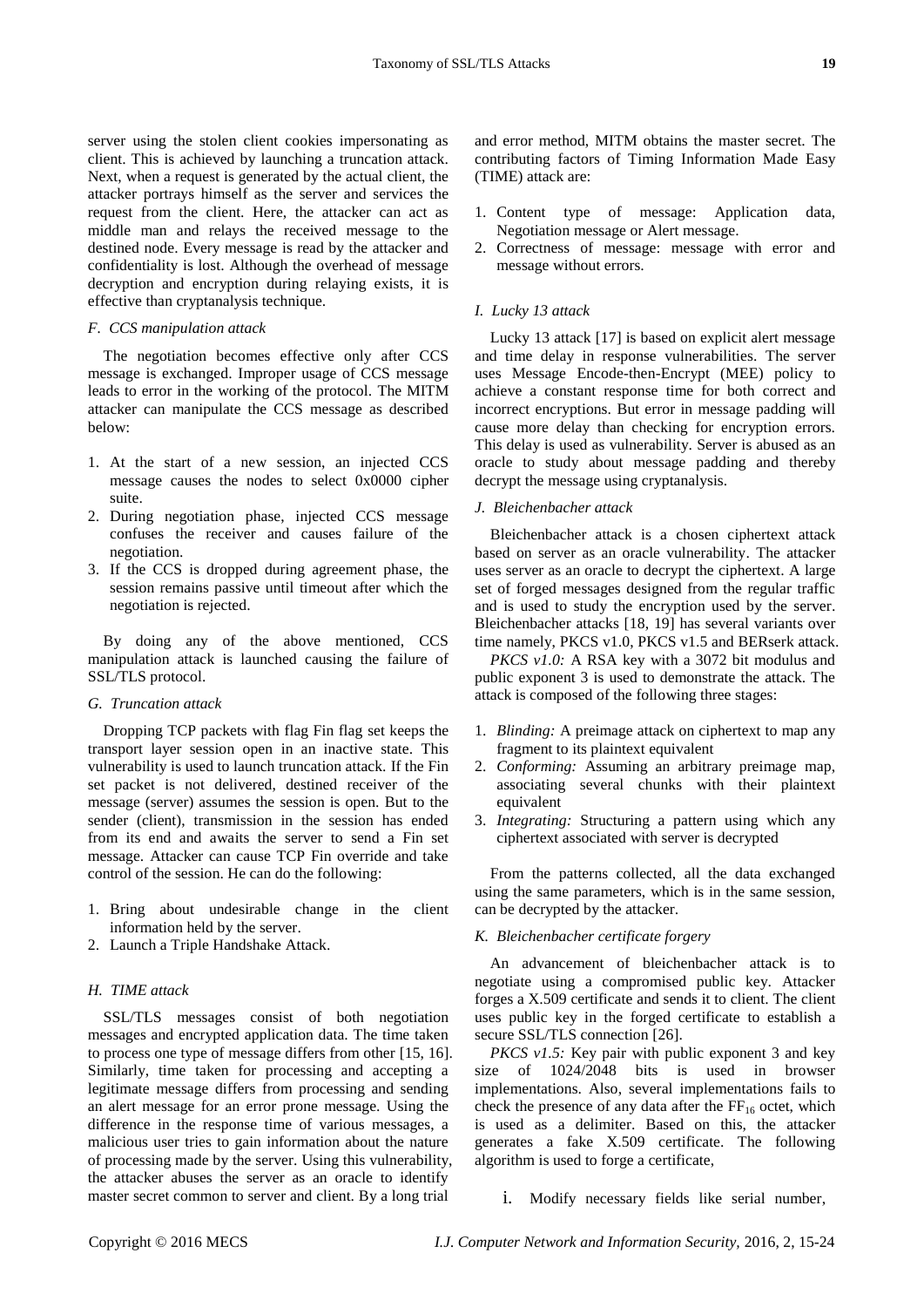issue date or validity. Make minimum modifications.

- ii. Hash the resultant certificate and calculate
- iii. If same, then we have a forged certificate with a signature where most the significant bit is same as the signature of the original certificate. Else restart the process.

Client on receiving the certificate trusts the Certifying Authority (CA). It uses the mentioned public key to encrypt data. The attacker holds the corresponding private key and decrypts the message using it.

#### *L. BERserk attack*

In order to fix the problem of bleichenbacher certificate forgery attack, the idea of including a data length field in the message was implemented. The encoding scheme BER with ASN.1 sequence [24] involved using PKCS1v15\_BER\_Parse\_DigestInfo to parse a digest information sequence. The length field is implemented in one of the following ways,

- 1. Short length 1 byte
- 2. Long length 7 bytes

The first bit of the first byte in the message determines the length field type. If the bit is 0, then it is short length. If the bit is 1, then it is long length field. The MITM modifies the length field type bit to manipulate the server. By launching a bleichenbacher forgery attack, MITM can decrypt the ciphertext and tamper the client information.

## *M. Heart Bleed attack*

In OpenSSL implementation, the client sends a request to the server called heartbeat to check the availability of the server. This message contains a keyword and the length of the keyword. Server allocates a buffer for every user communicating with it and a heartbeat message can fetch a maximum of  $2^{16}$  Bytes from the buffer [7]. The server on receiving the message checks whether the sender is the authentic user by comparing its copy of keyword with the copy received. The attacker modifies the payload field value in such a way that the memory buffer containing the client data at server does not overflow. The server sends back data containing the authentication information of the client. This authentication information leaked fails confidentiality user credentials and the validity of the client is compromised.

## *N. Padding oracle attack*

While using block ciphers for encryption, the data needs to be an integral multiple of block size. The application data is not of the same length always. So the original message is padded with 0s to achieve appropriate block size before encryption [21]. The mathematical expression goes as below:

$$
length(data + MAC) = n * block size of cipher
$$
 (1)

As the ciphertext is resistant to preimage attack, server is used as a random oracle. With sufficient information on padding, the ciphertext can be decrypted without the key by cryptanalysis.

#### *O. POODLE attack*

Padding Oracle On Downgraded Legacy Encryption (POODLE) [22] is an instance of padding oracle attack. It exploits server as oracle and version rollback vulnerability. The MITM launches a version rollback attack and the client connection is established with SSLv3.0 or lower versions. The cipher suites contain legacy encryption ciphers like CBC and RC4, which are vulnerable. The padding oracle attack provides information on message padding. From the both information obtained and cryptanalysis of legacy ciphers, the ciphertext is decrypted without a proper encryption key.

#### *P. Virtual Host Confusion attack*

The use of shared TLS session caches and session tickets across different hosts weakens server authentication. The Same Origin Policy (SOP) allows interactions only between pages from the same origin (domain and application). By cross-site scripting (XSS) attack, user can override SOP. An IP address hosts multiple application servers sharing a common X.509 certificate, hence have common public key. Each service is considered as a virtual host. If one of the services is compromised, then all the traffic can to various virtual hosts can be redirected as per desire of the attacker using XSS. All messages can be decrypted using the corresponding private key.

## *Q. BEAST attack*

Browser Exploit Attack on SSL&TLS (BEAST) [24, 25] is possible on ciphertext generated using Cipher Block Chaining (CBC). The vulnerability in CBC is that, if the encryption key is known, it is possible to retrieve the plaintext from the cipher text without the actual Initialization Vector (IV). At each stage, output from previous stage is used as IV for the current stage. The attacker launches XSS attack to steal the client cookies, which contain the encryption key, So without the actual IV, most of the plaintext is retrieved and the remaining cipher text is decrypted by known text attack.

#### *R. RC4 attack*

RC4 based ciphers have weak with confusion property, similar patterns are found redundant in the ciphertext. This makes the encrypted application data vulnerable to known ciphertext attack [24, 25]. The vulnerabilities in RC4 implementation include the following:

- 1. A broadcast attack launched using several unique keys for encryption on the same plaintext shows similarities in the ciphertext.
- 2. Pseudo-random number generation algorithm used as seed for RC4 can is vulnerable by performing analysis on the large set of ciphertext obtained as a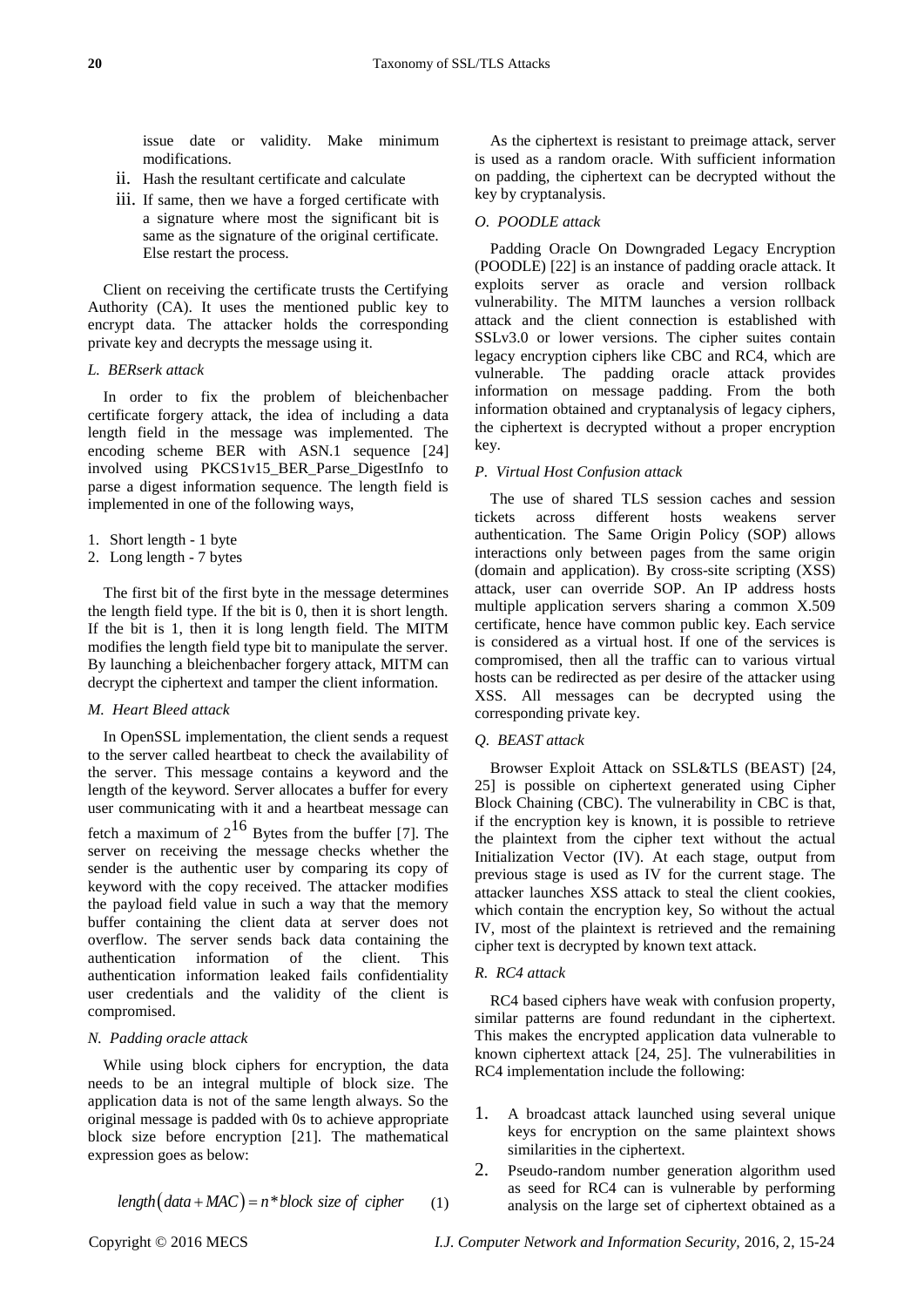result of repeated encryption of same plaintext over the same key.

The MITM understands the nature of encryption in the underlying implementation and launches a XSS attack. The MITM hijacks the cookies and uses the information to cryptanalyze and decrypt the data.

## *S. CRIME attack*

Compression Ratio Information leak Made Easy (CRIME) [27] is based on lossless compression vulnerability. HTTP uses lossless compression algorithms such as GZIP for compressing application data. This algorithm adds redundancy to the compressed plaintext. After encryption, the ciphertext shows some similarity for that traces back to its corresponding plaintext. This fails the property of confusion and makes it vulnerable to cryptanalysis. The MITM hijacks the HTTP cookies from client browser for cryptanalysis, which contains information about compression ratio and redundancy is revealed. This leads to failure of SSL/TLS protocol.

| <b>SSL/TLS Attack</b>    | <b>CVE ID</b> |
|--------------------------|---------------|
| Bleichenbacher #1 attack | CVE-2003-0147 |
| Version rollback         | CVE-2005-2969 |
| Renegotiation attack     | CVE-2009-3555 |
| Cipher suite attack      | CVE-2010-4180 |
| STARTTLS injection       | CVE-2011-0411 |
| <b>BEAST</b> attack      | CVE-2011-3389 |
| <b>CRIME</b> attack      | CVE-2012-4929 |
| Lucky 13 attack          | CVE-2013-0169 |
| Heart bleed attack       | CVE-2014-0160 |
| CCS injection            | CVE-2014-0224 |
| Triple handshake attack  | CVE-2014-1295 |
| Poodle attack            | CVE-2014-3566 |
| Padding oracle attack    | CVE-2014-8730 |

Table 2. CVE ID for Attacks on SSL/TLS Protocol

#### *T. BREACH attack*

Browser Reconnaissance and Exfiltration via Adaptive Compression of HTTP (BREACH) attack is an instance of CRIME attack on HTTP compression methods implementing DEFLATE algorithm. After hijacking HTTP cookies from the client browser, the MITM uses the data in the cookies to comprehend the redundancy pattern in the compression. By regressive brute force attacks, the MITM obtains uncompressed plaintext application data. This fails the confidentiality property of the protocol.

The attacks against SSL/TLS protocol are registered and cited with an index called the Common Vulnerabilities and Exploits (CVE) ID [28]. Table 2 lists registered attacks and their CVE IDs. Not all attacks have a CVE index.

#### IV. MITIGATION AGAINST SSL/TLS ATTACKS

The attacks against the SSL/TLS protocol were discussed in the previous section. Mitigations to the attacks have been devised to various attacks against the protocol. A few policies such as renegotiation and version rollback have avoided, modifications were bought to protocol design and server policy and new rules were added to rectify the vulnerability. Some solutions like avoiding renegotiation, avoiding legacy ciphers, etc. mitigate multiple vulnerabilities.

## *A. HTTP Strict Transport Security (HSTS)*

HSTS enforces the client to use HTTP-over-Secure-Transport policy [29] to exchange application data. The HSTS enforcement are included in its HTTP response header. The STS header field follows an Augmented Backus-Naur Form (ABNF) syntax which is described as follows:

$$
STS = "Strict - Transport - Security" "::[[directive]*(";" [directive])
$$
 (2)

$$
directive = directive - name \n\begin{bmatrix} \n" = "directive - value \n\end{bmatrix}
$$
\n(3)

$$
directive-name = token \tag{4}
$$

$$
directive-value = token | quoted - string
$$
 (5)

Initially, the client request is sent to the server in one of the two forms:

- 1. HTTP-over-Secure-Transport Request Server is a known host
- 2. HTTP Request– Server is an unknown host.

Also, closing the insecure ports in the server also prevents application layer attack.

#### *B. TLS fallback cipher suite*

Server sets a threshold version to SSL/TLS that is permissible. Any request with version older than the threshold version will be rejected. To enforce this, the server expects a cipher suite with ID 0x5600 in client hello. The version rollback is prevented by blocking the hello message with unacceptable version, resulting in timeout. The cipher suite TLS\_FALLBACK\_SCSV identified with 0x5600 [1] is a special cipher suite used for preventing version rollback. The current threshold is TLS v1.0. Any request/response whose version is below TLS v1.0 will be rejected by the server and client browsers.

## *C. TLS empty renegotiation cipher suite*

Renegotiation policy is denied using a cipher suite with ID 0x00FF. Server on seeing this cipher suite ignores to process any information included for renegotiation. So, for each new session, a fresh negotiation is made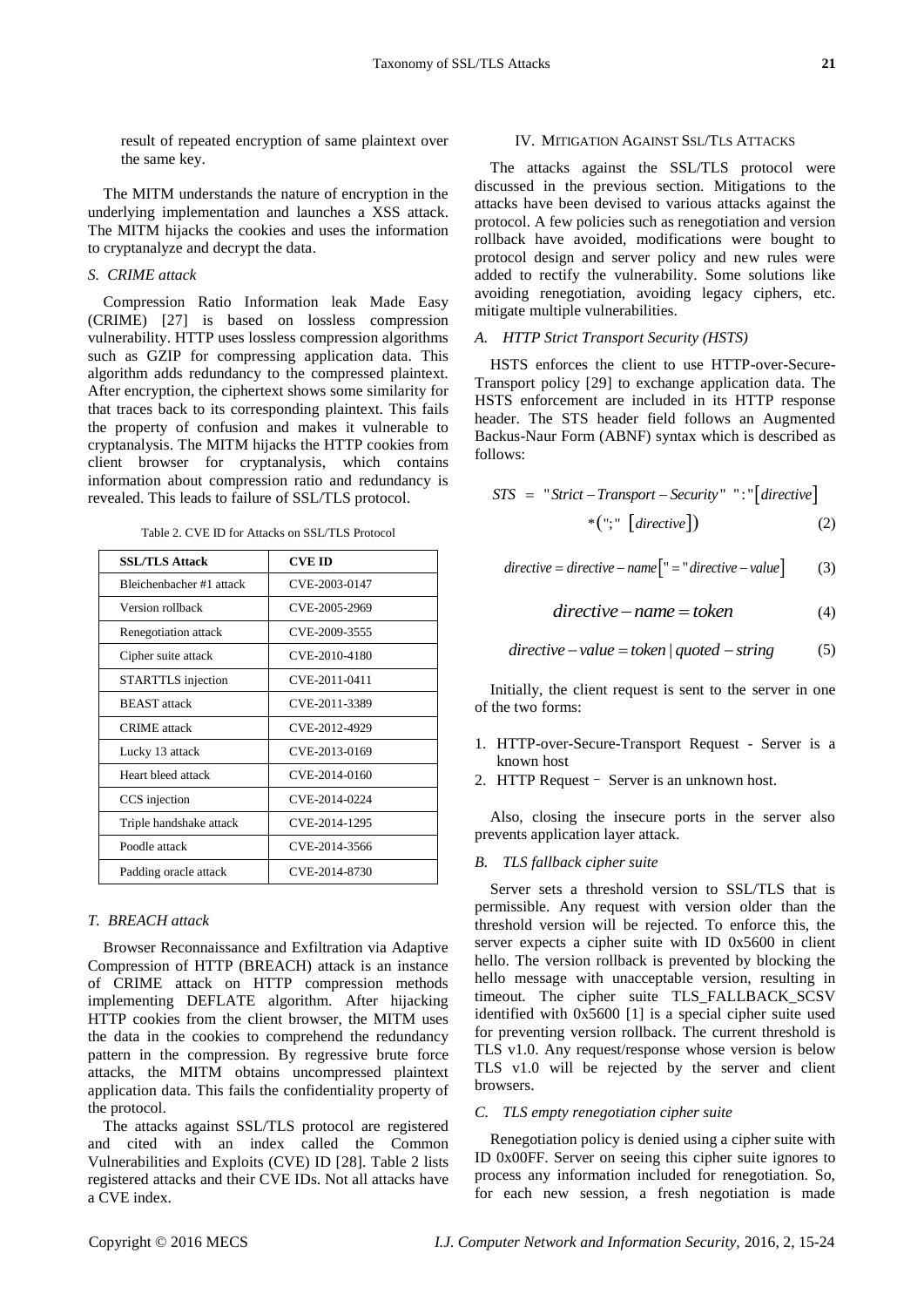mandatory. The client hello includes the special cipher suite TLS\_EMPTY\_RENEGOTIATION \_INFO\_SCSV [30] identified by 0x00FF. This informs the server that client is not interested in session resumption and requests a new negotiation phase. Some server implementations do not support renegotiation and expect the cipher suite in client hello. Failing to include it will cause rejection of handshake.

#### *D. Avoiding data compression*

Compression of application layer data at presentation layer leads to (1) Adding of redundant substrings making encryption weak, or (2) Elongation of message rather than being compressed due to redundancy. Therefore, most servers and latest client browsers avoid compression on application layer data. Hence, hello messages do not include any compression methods mentioned.

## *E. Authenticated Encryption cipher suites*

The most prominent ciphers used for encryption are RC4 and CBC based (DES with CBC, AES with CBC and similar ciphers). CBC based ciphers were vulnerable to chosen ciphertext attack and RC4 encrypted ciphertext shows pattern redundancy, making them vulnerable to serious cryptanalysis. Authenticated Encryption ciphers (AEAD) [31, 32] are resistant to cryptanalysis. These ciphers show high degree of randomness and are resistant to preimage attack. The common AEAD ciphers include the following:

- 1. Advanced Encryption Standards in CC Mode (AES-CCM)
- 2. Advanced Encryption Standards in Galois Counter Mode (AES-GCM)

#### *F. Forwarded Secrecy*

Forwarded secrecy is the property of a cipher suite that the session key, for any given session, is not revealed even if one of the secret key or symmetric key (depends on cipher suite) used for negotiation and exchange is compromised. The following cipher suites provide forwarded secrecy:

- 1. Diffie-Hellmann Ephemeral (DHE)
- 2. Elliptic Curve Diffie-Hellmann Ephemeral (ECDHE)

The ephemeral parameters ensure the security of the session key. Hence, these ciphers mitigate BEAST and RC4 vulnerabilities.

#### *G. No explicit alert messages*

As the MITM extract some useful information from the alert message describing the nature of error in the ciphertext sent to server, the alert message mechanism is modified. The server responds to existence of error in the incoming message but does not reveal any information on the nature of the error. Hence, the MITM cannot misuse the server as an oracle to cryptanalyze the ciphertext.

#### *H. Enforcing client authentication*

Client validation [33, 34] is neglected by several implementations of the protocol as not all service providers have clients holding X.509 certificates. Client verification is neglected and it leads to attacks triple handshake attack and bleichenbacher forgery.

|  | Table 3. Attacks and Mitigations |  |  |  |
|--|----------------------------------|--|--|--|
|--|----------------------------------|--|--|--|

| <b>Attacks</b>                                     | <b>Mitigation</b>                              |  |
|----------------------------------------------------|------------------------------------------------|--|
| SSL<br>Stripping<br>&<br><b>STARTTLS</b> injection | <b>HTTP</b> Strict transport security          |  |
| Version Rollback<br>&<br>Poodle                    | TLS fallback cipher suite                      |  |
| Renegotiation                                      | TLS no renegotiation cipher                    |  |
| Attack                                             | suite                                          |  |
| Triple Handshake                                   | TLS fallback cipher suite &                    |  |
| Attack                                             | Enforcing client authentication                |  |
| <b>BEAST &amp; RC4 Attack</b>                      | AEAD<br>cipher<br>suites<br>&Forwarded Secrecy |  |
| <b>CRIME &amp; BREACH</b>                          | Avoiding data compression                      |  |
| Bleichenbacher v1.0<br>AEAD cipher suites          |                                                |  |
| Padding Oracle                                     | No explicit alert messages                     |  |
| Virtual Host Confusion                             | Enforcing client authentication                |  |

The following are the mechanisms to implement client authentication without certificates:

- 1. Elgamal Encryption
- 2. Session Aware User Authentication

The following are the steps involved in *Elgamal Encryption*:

- 1. A random value 'x' is generated by the server and encrypted with client public key as  $E(x)$ .
- 2. Salt is calculated as  $T_s(x)$  *mod N*.
- 3.  $(E(x), T_s(x) \mod N, N)$  is sent to client.
- 4. Client decrypts  $E(x)$  to find x.
- 5. Authentication token is calculated

 $AT = hash(salt | username | password)$  (6)

- 6.  $Tr(Ts(x))$  mod N is the premaster secret.
- 7.  $(AT, Tr(Ts(x)))$  is sent to server by client.

If the specified username exists in server database, communication proceeds. Otherwise, the connection is terminated. In *Session Aware User Authentication*, every user has a personal PIN known to the server.

1. Client sends User Authentication Code (UAC) to the server on certificate request. UAC is generated as given below:

$$
UAC = f\left(NT, PINU\right) \tag{7}
$$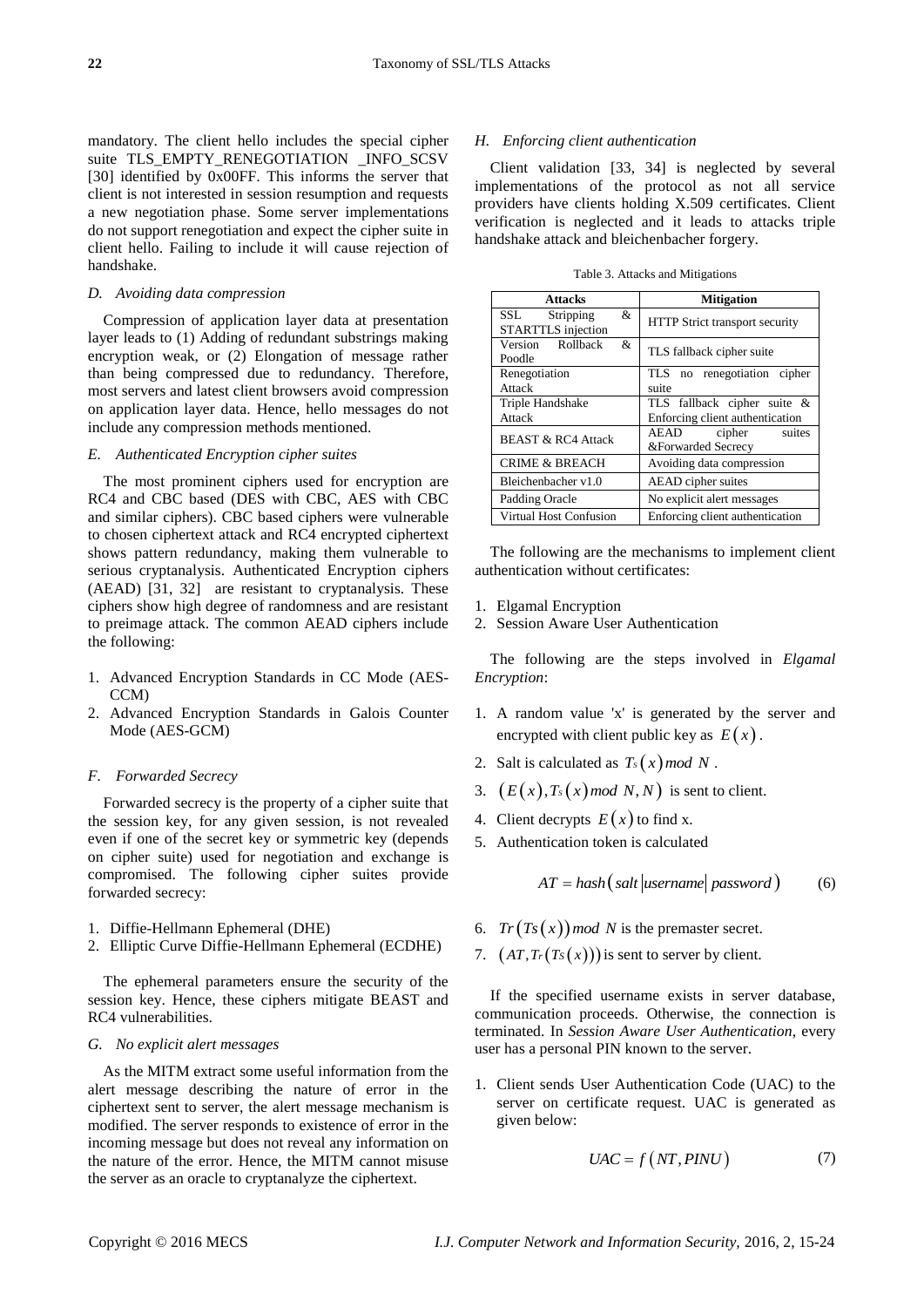$$
NT = HMAC(hash)
$$
 (8)

where, 'hash' is hash values of previously exchanged messages.

2. On authentication, a ticket is framed by the server and sent to client. The ticket is generates as given below:

$$
T = \left( \left( K, K^{-1} \right), SN_{T}, K_{T} \right) \tag{9}
$$

where,

$$
K_{T} = E_{MasterSecret}(SNT)
$$

 $(K, K^{-1})$  - Impersonal asymmetric key pair

*T SN* - Serial Number of ticket

A separate port is required for exchanging the UAC [34]. One Time Password (OTP) can also be used instead of hash, which is generated by a trusted third party.

Table 3 shows the relationship between an attack and the associated mitigation technique. The following is list of attacks for which proper mitigations are not yet available:

- 1. CCS Manipulation attack
- 2. Truncation attack
- 3. TIME attack
- 4. Lucky 13 attack
- 5. Heart bleed attack
- 6. Berserk attack
- 7. Bleichenbacher certificate forgery

#### V. CONCLUSION

AT - Hotel Case) (and) (a) Experiment Computer 11 S. Temen WI TAN - Temen Records and the security and interest in the security of Computer Network and Information Security, 2016, 2, 15-24 **NETWORK and Computer Network an** In this paper, we discusses about the vulnerabilities in SSL/TLS protocol, the attacks against the protocol and mitigation techniques available. The vulnerabilities in SSL/TLS are due to the legacy cryptographic algorithms, weakness in some stages of the protocol such as CCS message exchange and policies adopted by the server. Legacy encryption algorithms such as CBC and RC4 make the ciphertext vulnerable to cryptanalysis. Policies such as renegotiation and version rollback make the protocol vulnerable. HTTP, a stateless protocol is transformed into HTTPS (a stateful protocol) using cookies, URL rewriting, etc. Due to stateful nature, the cookies are misused and replayed during SSL/TLS communication. Goals such as data confidentiality and authentication must be achieved by SSL/TLS. In this paper, we have presented a comprehensive survey of vulnerabilities, novel taxonomy of SSL/TLS attacks and their defense solutions. Based on the comprehensive analysis, it is evident that the impacting change is related to several vulnerabilities in the SSL/TLS protocol. Because of the vulnerabilities, none of the current versions of SSL/TLS meets the assured security goals.

#### **REFERENCES**

- [1] S. Turner and T. Polk, "Prohibiting Secure Sockets Layer (SSL) Version 2.0", RFC 6176, IETF, March 2011.
- [2] A. Freier, P. Karlton and P. Kocher, "The Secure Sockets Layer (SSL) Protocol Version 3.0", RFC 6101, IETF, August 2011.
- [3] T. Dierks and C. Allen, "The TLS Protocol Version 1.0", RFC 2246, IETF, January 1999.
- [4] T. Deirks and E. Rescorla, "The Transport Layer Security (TLS) Protocol Version 1.2", RFC 5246, IETF, August 2008.
- [5] M. Myers et al, "X.509 Internet Public Key Infrastructure Online Certificate Status Protocol - OCSP", RFC 2560, IETF, June 1999.
- [6] M.H. Momani and A.Z. Hudaib, "Comparative Analysis of Open-SSL Vulnerabilities & Heartbleed Exploit Detection", International Journal of Computer Science and Security, vol 8, issue 4, 2014, pp 159 -176.
- [7] www.heartbleed.com as seen on July 2015.
- [8] Y. Sheffer and R. Holz, "Summarizing Known Attacks on Transport Layer Security (TLS)", RFC 7457, IETF, February 2015.
- [9] M.L. Das and N. Samdaria, "On the security of SSL/TLSenabled applications", Elsevier Applied Computing and Informatics, 2014, pp 68 – 81.
- [10] M. Marlinspike, "New Tricks for Defeating SSL in Practice", BlackHat Security, 2009
- [11] www.thoughtcrime.org/software/sslstrip as seen on July 2015.
- [12] en.wikipedia.org/wiki/STARTTLS as seen on July 2015.
- [13] Y. Suga, "SSL/TLS Status Survey in Japan -Transitioning against the Renegotiation Vulnerability and Short RSA Key Length Problem", IEEE Seventh Asia Joint Conference on Information Security, 2012, pp 17 – 24.
- [14] K. Bhargavan et al, "Triple Handshakes and Cookie Cutters: Breaking and Fixing Authentication over TLS", IEEE Symposium on Security and Privacy, 2014, pp 1 – 17.
- [15] D. Brumley and D. Boneh, "Remote timing attacks are practical," Proceedings of the 12th conference on USENIX Security Symposium - Volume 12, June 2003, pp 950-970.
- [16] P. C. Kocher, "Timing Attacks on Implementations of Diffie-Hellman, RSA, DSS, and Other Systems," in Proceedings of the 16th Annual International Cryptology Conference on Advances in Cryptology, UK: Springer-Verlag, August 1996, pp 104-113.
- [17] N. AlFardan and K.G. Paterson, "Lucky thirteen: Breaking the TLS and DTLS record protocols", IEEE Symposium on Security and Privacy, 2013, pp 526-540.
- [18] D. Bleichenbacher, "Chosen Ciphertext Attacks Against Protocols Based on the RSA Encryption Standard PKCS #1", Springer-Verlag Berlin Heidelberg, 1998, pp 1-12.
- [19] V. Klıma, O. Pokorny, and T. Rosa, "Attacking RSA-Based Sessions in SSL/TLS," in Cryptographic Hardware and Embedded Systems, Springer Berlin Heidelberg, vol. 2779, Sep. 2003, pp 426 – 440.
- [20] J.Salowey et al, "Transport Layer Security (TLS) Session Resumption without Server-Side State", RFC 5077, IETF, May 2006.
- [21] J. Rizzo and T. Duong, "Practical padding oracle attacks", Proceedings of the 4th USENIX conference on Offensive technologies, vol. 10, 2010, pp 881 – 885.
- [22] B. Moller, T. Duong and K. Kotowicz, "This POODLE Bites: Exploiting the SSL 3.0 Fallback", pp  $1 - 4$ .